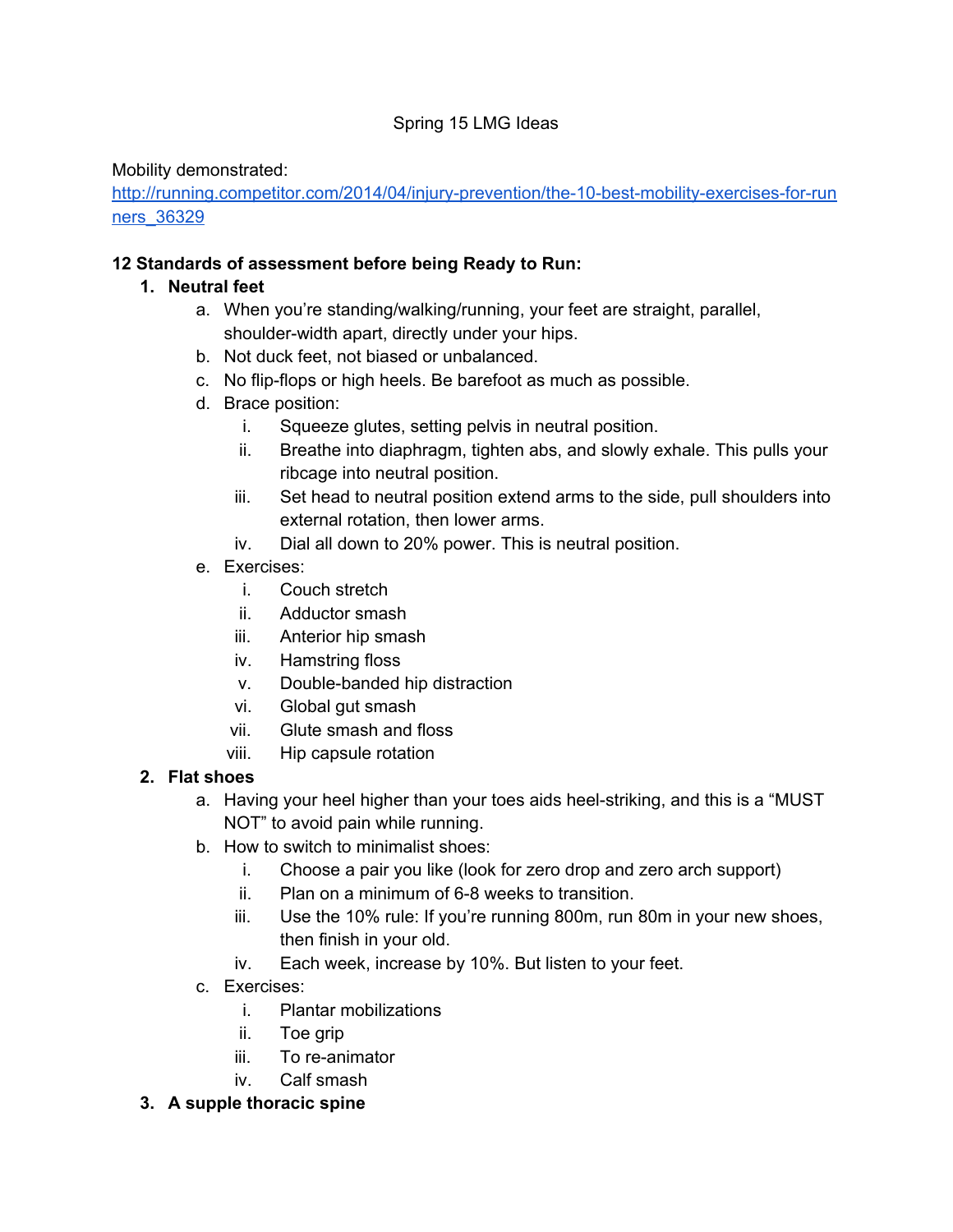- a. "A tight, hunched thoracic spine shuts down the flow of power within the body's systems."
- b. Exercises:
	- i. T-spine global smash
	- ii. T-spine double-ball strip
	- iii. Anterior shoulder

# **4. An efficient squatting technique**

- a. Test #1: Can you perform a squat with good technique, using the patterns your body is designed to squat with?
	- i. Stand with feet just outside your shoulders--the classic power stance in athletics.
	- ii. Activate glutes and posterior chain.
	- iii. Drive your knees outward.
	- iv. Drop your hips below the plane of your knees without extending your knees over your feet.
	- v. Keep your knees from extending over your feet.
	- vi. Keep a flat back. Glutes and abs should stay active to maintain a strong, neutral spine and flat back.
	- vii. Hang out in squat position.
- b. Test #2: Can you maintain a minimum of 10 good, clean air squats within the Tabata interval protocol?
	- i. 8 sets of 10 good air squats in 20 seconds with 10 seconds rest between each set.
	- ii. If you can do more than 10, great. Just keep them good.
- c. Exercises:
	- i. Couch stretch

[s\)](http://www.google.com/url?q=http%3A%2F%2Fwww.mobilitywod.com%2F2010%2F08%2Fepisode-01-the-first-of-many-beat-downs&sa=D&sntz=1&usg=AFQjCNEz4EF9w2DMd7PEv9FvLHSv_8xmLQ)

- ii. Banded ankle mob
- iii. Posterior chain banded floss
- iv. Low-back ball smash
- $v.$  10-minute squat test

(www.mobilitywod.com/2010/08/episode-01-the-first-of-many-beat-down

# **5. Hip flexion**

- a. Test: Can you stand on your left leg and express normal range of hip flexion with your right hip for 30 seconds, then repeat with your right leg and left hip?
	- i. Stand on one leg with a braced, neutral spine and straight feet, and pull other knee to your chest to fully flex your hip.
	- ii. Drop hands. To pass the standard, your knee must break the plane of the top of your hip and achieve a 120-degree angle of flexion or better.
	- iii. Point your toes. Hold this position for 30 seconds.
	- iv. Repeat with other leg.
- b. Exercises:
	- i. Banded hip, single-leg squat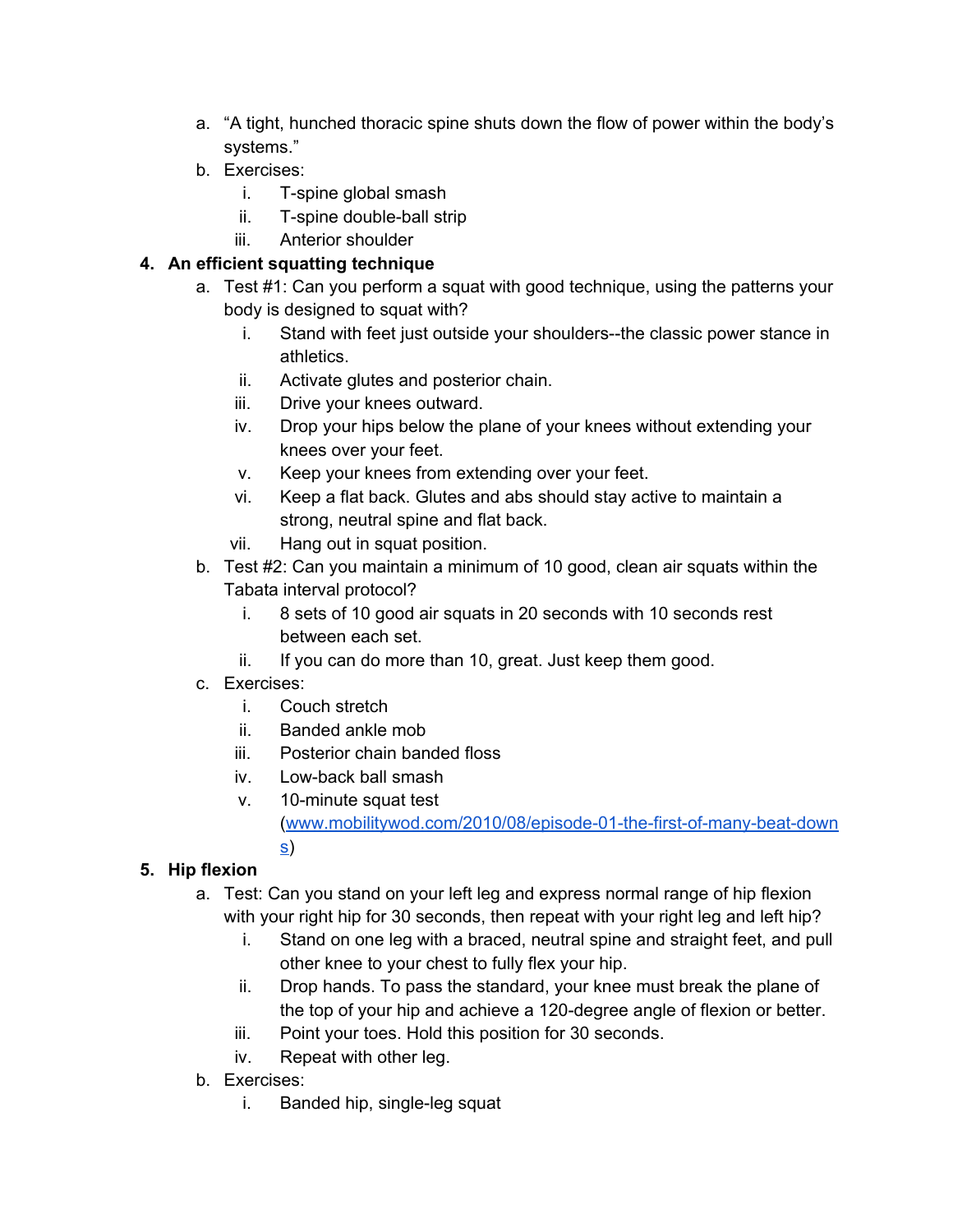- ii. Double-band hip distraction
- iii. Glute smash and floss
- iv. Hamstring smash and floss

#### **6. Hip extension**

- a. Sit as little as possible.
- b. Do the couch stretch every day.
	- i. Back your feet against a wall. Slide left leg up so your knee hits the wall. Make your shin flush with the wall and point your toe.
	- ii. Squeeze your glutes and keep squeezing to stabilize your lower back and position your hip joint correctly.
	- iii. Draw up your right leg and post it in front of you with shin vertical.
	- iv. With glutes squeezed, drive the front of your hip toward the ground. Maintain this position for 1 minute.
	- v. Drive your torso upright, glutes still engaged, and hold 1 more minute.
- c. Exercises:
	- i. Couch stretch
	- ii. Banded hip, single-leg squat
	- iii. Psoas smash and floss

#### **7. Ankle range of motion**

- a. Test #1: Dorsiflexion -- can you get into a pistol position?
	- i. Start in a standing position with feet together.
	- ii. Drive your knees out as you squat toward the ground.
	- iii. Keep heels on the ground (rounding back is okay).
	- iv. Once in a deep squat, prepare to extend your right leg into the pistol position.
	- v. Right leg should be straight, left leg in full flexion with heel on ground, and knee tracking in line with foot.
	- vi. Don't let your left arch collapse.
- b. Test #2: Plantar flexion -- can you get into a kneeling position?
	- i. Full kneeling position with both feet in dorsiflexion.
	- ii. Sit tall with back completely straight.
- c. Exercises:
	- i. Plantar mobilizations
	- ii. Dorsiflexion
	- iii. Plantar flexion overdrive
	- iv. Anterior hip smash
	- v. Couch stretch

#### **8. Warming up and cooling down**

- a. Exercises:
	- i. Couch stretch
	- ii. Hip capsule rotation
	- iii. Spending time in a deep squat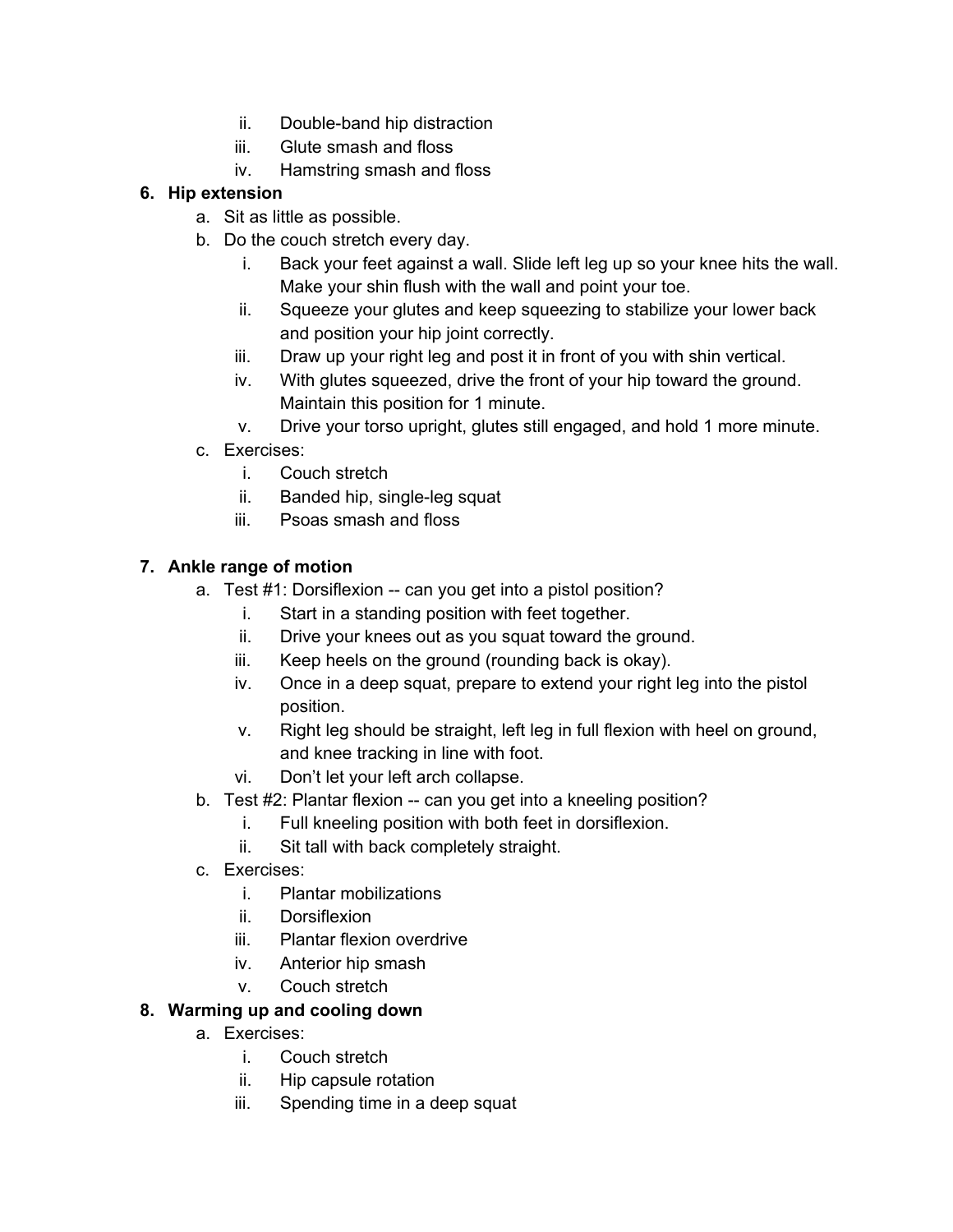#### **9. Compression**

- a. Compression (socks) assists the body's circulation and lymphatic systems in restoring worked tissue.
- b. Wear compression socks at least some part of every day, especially if you do a lot of sitting or traveling.

#### **10. No hotspots**

- a. "You are ready to run when your routine maintenance is up-to-date and you have no hot, stitchy tissues or joints."
- b. "If you feel pain during or after moving, then what you were doing was not functional movement."
- c. Use voodoo floss band compression
	- i. Start a few inches below the hotspot.
	- ii. Always wrap towards your heart.
	- iii. Use a  $\frac{1}{2}$ -inch overlap with each wrap of the band.
	- iv. Shoot for about 75% of stretch tension over the problem spot, and 50% above and below it.
	- v. Leave some slack at the end to secure the band.
	- vi. Once wrapped, immediately begin mobilizing the joint through full range of motion.
	- vii. If you start to go numb or feel pins and needles, unwrap.
	- viii. After about 2 minutes, unwrap. If you are wrapping to restore sliding surfaces, do this 2-3 times a day. If wrapping to counter swelling, 5-10 times is okay.

# **11. Hydration**

- a. "When it comes to your body and your performance, water is a smart bomb. It dissolves. It circulates. It removes."
- b. "A 2% drop in your optimal body water level can enable max  $VO<sub>2</sub>$  power losses of up to 11%. This is because, in a hypo-hydrated state, your blood gets more viscous [thick] and is not delivering as much oxygen."
- c. Optimally, you should drink 2-3 liters of water a day (70-100 oz).
- d. When you aren't drinking with meals, add a pinch of salt to aid absorption into your tissues.

# **12. Jumping and landing**

- a. Test #1: Jumping onto a box
	- i. Load your hips and hamstrings.
	- ii. Keep knees, feet, and back neutral. Power should be coming from your posterior chain.
	- iii. Land with your feet/knees straight, driving your knees out on landing.
	- iv. DON'T let knees collapse inward.
	- v. DON'T collapse arches of the feet.
- b. Test  $#2:30$  Single-leg jumps
	- i. Use your hips to power your jumps.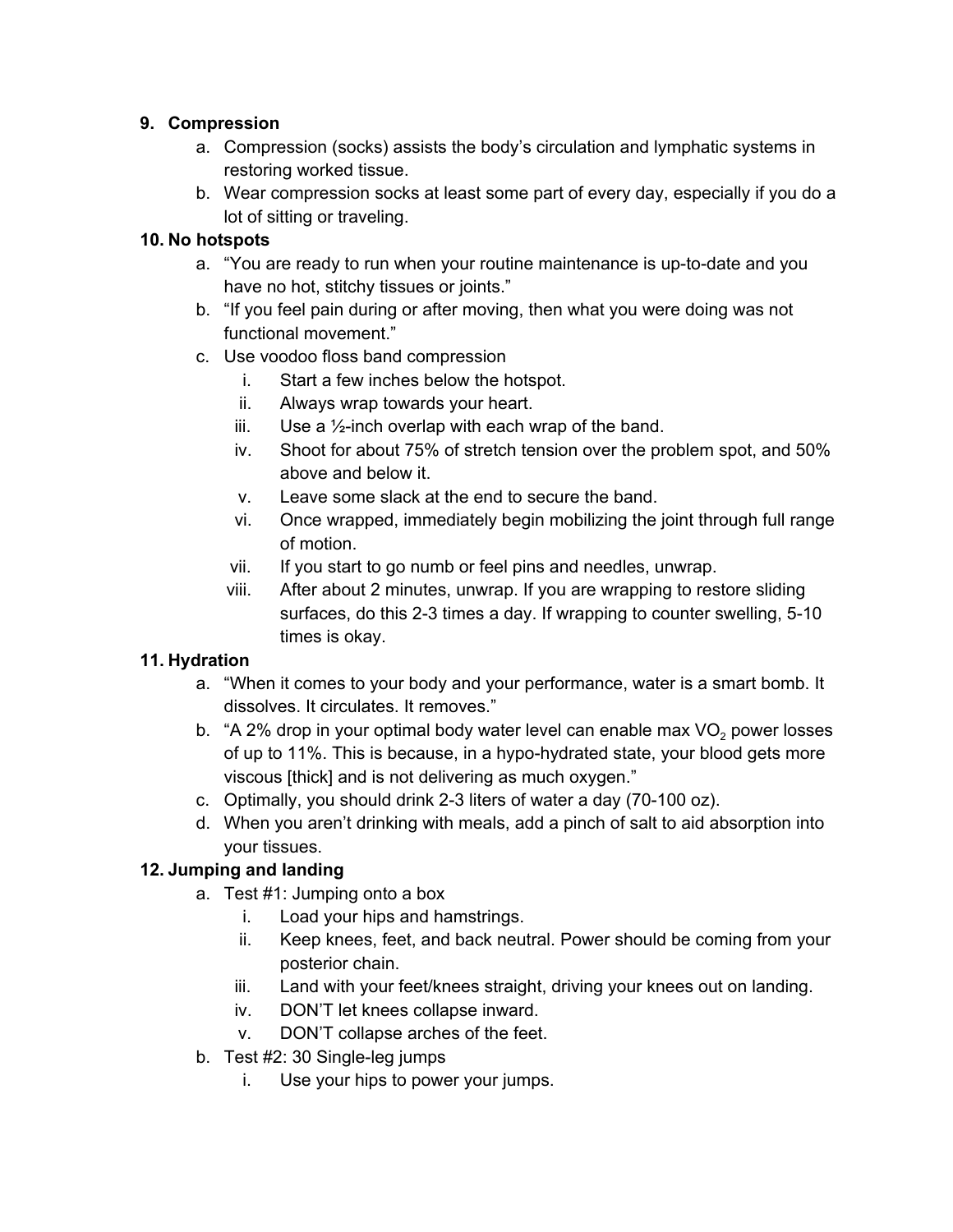- ii. Keep a neutral position throughout, from your head through your shoulders through your feet.
- iii. Land on your forefoot and allow your heel to lightly kiss the ground before popping up.
- iv. Each of the 30 landings for each leg must be with your foot straight and your knee in a neutral position.
- v. DON'T collapse arch or knee.
- c. Exercises
	- i. Double-ball ankle smash and strip
	- ii. Plantar mobilizations
	- iii. Dorsiflexion work
	- iv. Plantar flexion overdrive
	- v. Adductor smash

**Targeting your "goats"** - The 12 standards will help you pinpoint your major weaknesses.

They are one of 4 types:

- 1. A lifestyle issue (such as not standing with neutral feet)
- 2. A mobility issue (such as poor hip extension)
- 3. A position issue (such as being unable to squat well)
- 4. An issue of mechanics (such as poor jumping and landing technique)

#### **Improving your mobility**

"Mobility work is just one aspect of the *Ready to Run* construct. It's one part of a three-part approach:

- 1. **Lifestyle**. Make sure that your lifestyle choices are in order. Proper hydration, flat shoes, compression socks, neutral feet at all times--remember to attend to these simple yet powerful disciplines.
- 2. **Mobility**. Make sure that you are working toward or maintaining the mobility standards, like hip extension and ankle range of motion.
- 3. **Mechanics.**Make sure that you are jumping, landing, and squatting correctly. With lifestyle and mobility humming along well, you have the ability to get into and practice good position and good mechanics. From here, you can further refine your mastery of running by taking on the Pose Method or a similar running-form technique."

# **Mobility work: Guiding principles**

- 1. At least 10 minutes a day. If you get 20, that's even better. But commit to at least 10.
- 2. Two minutes on each mobilization. Don't cut this one short. And make sure it's a *focused* 2 minutes. This means you might only get one or two mobilizations in 10 minutes, but that will be more effective than targeting every muscle group for 10 seconds each.
- 3. Work upstream and downstream of the problem.